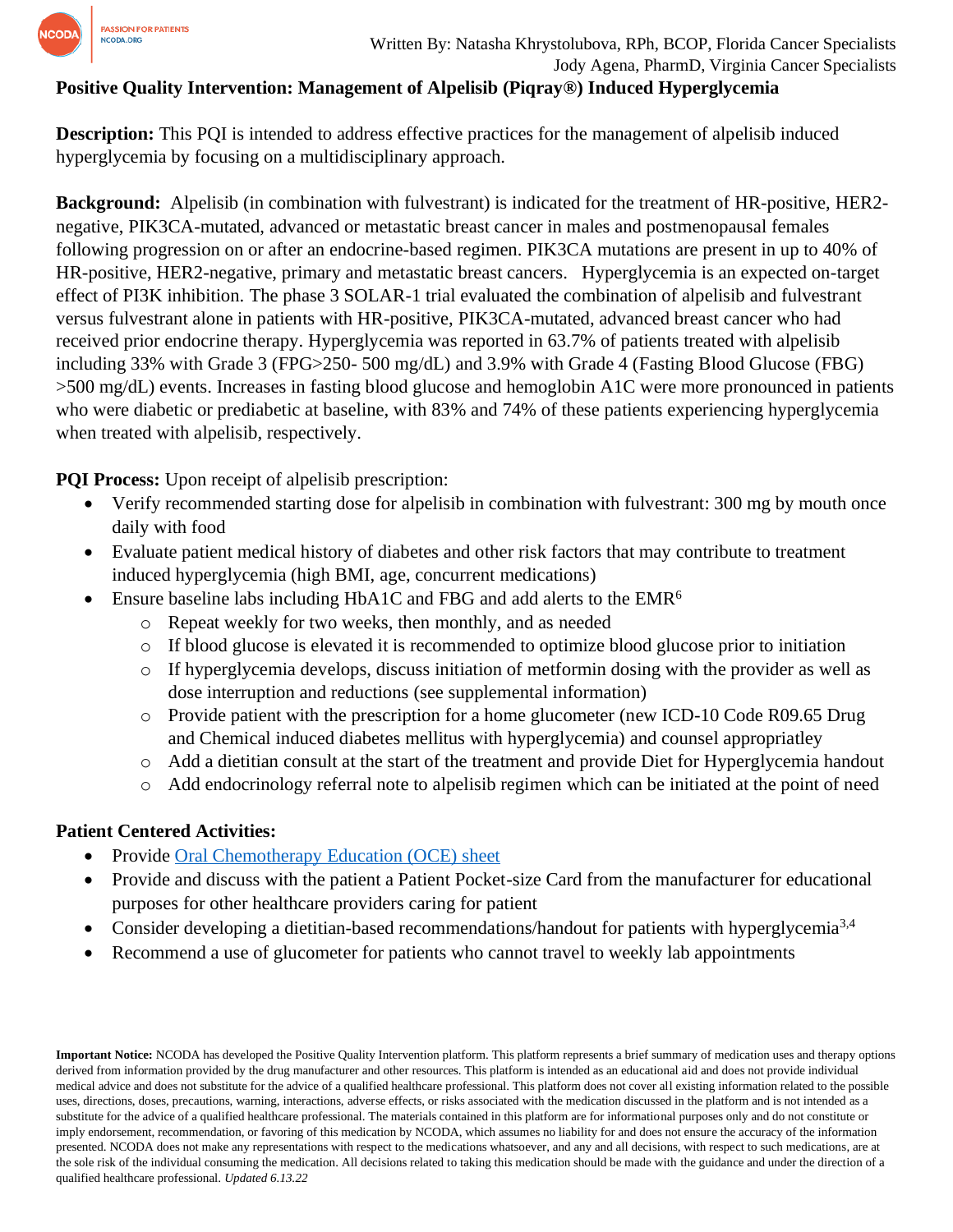

#### **Supplemental Information:**

#### **Metformin Dosing Guidance from SOLAR 1 Trial**

- 1. Initiate metformin at 500 mg once a day with food
- 2. Increase to 500 mg twice a day if tolerated
- 3. Increase to 500 mg in am and 1000 mg in pm if tolerated
- 4. Increase to 1000 mg twice a day if needed and tolerated. Do not exceed 2000 mg per day

\*Evaluate a patient for renal and hepatic impairment prior to the start of metformin

\*\*In SOLAR-1, 87% of patients who developed hyperglycemia were initially started on metformin followed by insulin sensitizers and DPP-4 inhibitors, in accordance with ADA recommendation

#### **Dose Modifications: Based on Monitoring of Fasting Plasma Glucose (FPG)**

- Grade 1 (FPG  $>$  ULN 160 mg/dL): No dose adjustment; Initiate metformin
- Grade 2 (FPG > 160 250 mg/dL): Intensify antidiabetic therapy. Reduce by 1 level if no resolution of  $FPG \le 160$  within 21 Days
- Grade 3 (FPG > 250 500 mg/dL): Suspend alpelisib therapy. Intensify antidiabetic therapy and consider IV hydration and/or electrolyte replacement. Reduce by 1 level if no resolution of  $FPG \le 160$ within 5 Days. Discontinue treatment if no resolution of  $FPG \le 160$  within 21 Days
- Grade 4 (FPG  $>$  500 mg/dL): Suspend alpelisib therapy. Intensify antidiabetic therapy and consider IV hydration and/or electrolyte replacement. If FPG decreases to  $\leq$  500 mg/dL after 24 hours, follow Grade 3 guidelines. If no resolution after 24 hours, discontinue therapy

#### **Alpelisib Dose Adjustment Levels:**

- Recommended starting dose: 300 mg by mouth once daily with food
- If 300 mg reduce to 250 mg once daily with food
- If 250 mg reduce to 200 mg once daily with food

#### **Reference:**

[1. PIQRAY® Package Insert.](https://www.accessdata.fda.gov/drugsatfda_docs/label/2019/212526s000lbl.pdf)

- 2. Goncalves MD, Hopkins BD, Cantley LC. Phosphatidylinositol 3-Kinase, Growth Disorders, and cancer. N. ENgl J Med. 2018;379(21):2052-2062).
- 3. Academy of Nutrition and Dietetics. Carbohydrate Counting for People with Diabetes.
- 4. Link -https://www.eatright.org/health/diseases-and-conditions/diabetes/carbohydrates-part-of-a-healthful-diabetes-diet.
- 5. Nature. 2018 Aug;560(7719):499-503. doi: 10.1038/s41586-018-0343-4. Epub 2018 Jul 4. Suppression of insulin feedback enhances the efficacy of PI3K inhibitors. 6. Alpelisib Patient Management Guide for Clinicians. Novartis.
- 7. Fabrice A, et.al. Alpelisib for PIK3CA-Mutated, Hormone Receptor -positive Advance Breast Cancer. N. ENg. J Med. 2019; 380:1929-1940.

8. Schwartzberg L, Vidal G. Targeting PIK3CA Alterations in Hormone Receptor-Positive, Human Epidermal Growth Factor Receptor-2-negative Advanced Breast Cancer.

9. Early intervention for and management of alpelisib (ALP)-induced hyperglycemia: case studies from the Phase III SOLAR trial. Mayer,I et al. Poster presentation.

Important notice: National Community Oncology Dispensing Association, Inc. (NCODA), has developed the Positive Quality Intervention platform. This platform represents a brief summary of medication uses and therapy options derived from information provided by the drug manufacturer and other resources. This platform is intended as an educational aid and does not provide individual medical advice and does not substitute for the advice of a qualified healthcare professional. This platform does not cover all existing information related to the possible uses, directions, doses, precautions, warning, interactions, adverse effects, or risks associated with the medication discussed in the platform and is not intended as a substitute for the advice of a qualified healthcare professional. The materials contained in this platform are for informational purposes only and do not constitute or imply endorsement, recommendation, or favoring of this medication by NCODA, which assumes no liability for and does not ensure the accuracy of the information presented. NCODA does not make any representations with respect to the medications whatsoever, and any and all decisions, with respect to such medications, are at the sole risk of the individual consuming the medication. All decisions related to taking this medication should be made with the guidance and under the direction of a qualified healthcare professional.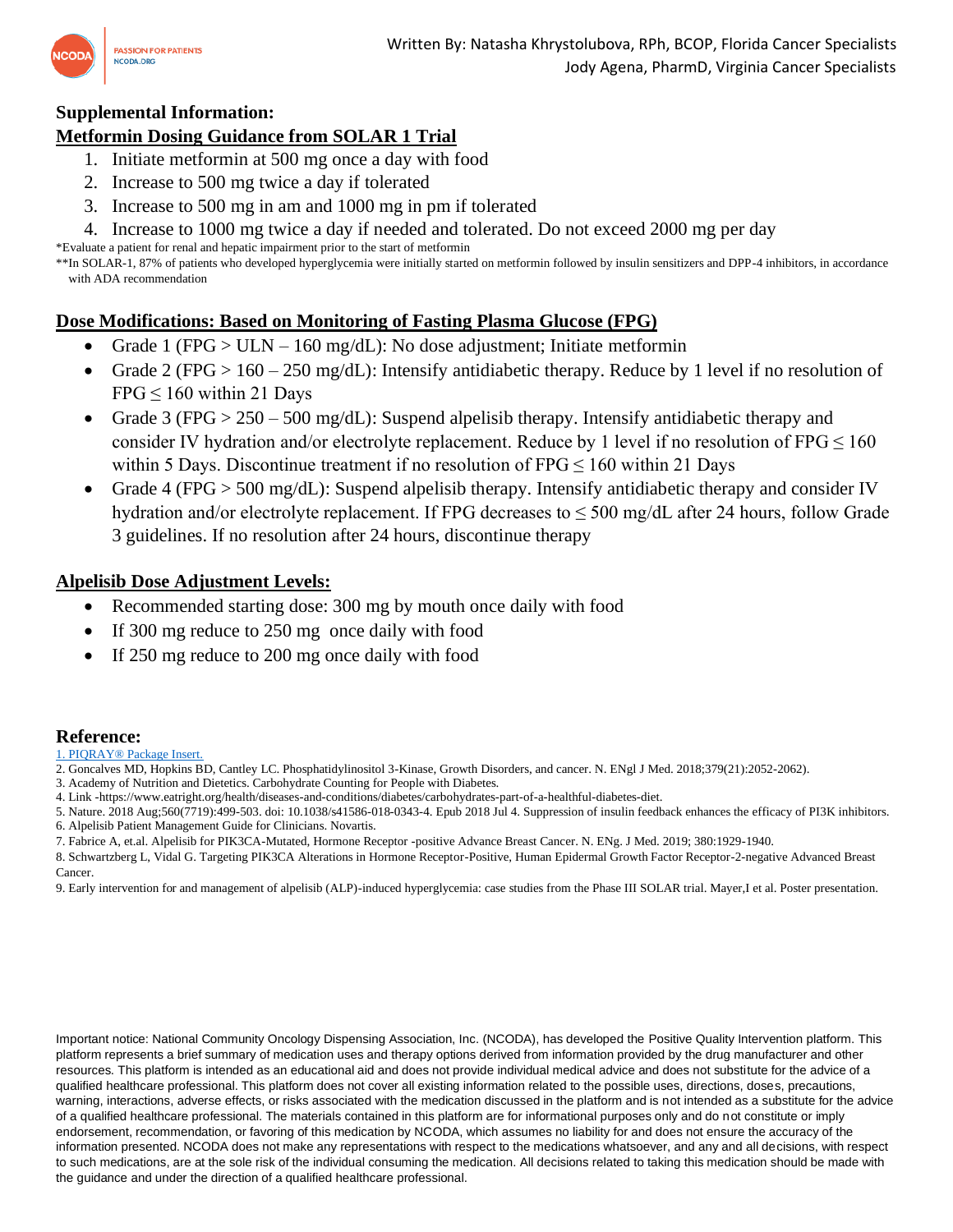

ده<br>في

ANNI 1777

# Diet for Hyperglycemia

Hyperglycemia occurs when your blood sugar is high. High blood sugar can occur when you have diabetes, pre-diabetes or when you are taking certain medications like steroids or Alpelisib (PIQRAY®).

You may need to limit the amount of carbohydrates in your diet. At mealtimes, limit carbohydrates to 1 serving or 1/4 of your plate.

| <b>Breads, crackers and cereals</b>                             | 1 slice bread<br>4-6 small crackers<br>1/2 cup cooked cereal                                                                                                              |              |
|-----------------------------------------------------------------|---------------------------------------------------------------------------------------------------------------------------------------------------------------------------|--------------|
| Pasta, rice and grains                                          | 1/ <sub>3</sub> cup pasta or rice or quinoa                                                                                                                               |              |
| <b>Starchy vegetables</b>                                       | 1⁄4 large baked potato (3 ounces)<br>1/2 cup corn or mashed potatoes                                                                                                      |              |
| <b>Beans and legumes</b>                                        | 1/ <sub>2</sub> cup beans or peas                                                                                                                                         |              |
| Milk, soymilk and yogurt                                        | 1 cup milk or soymilk<br>% cup (6 ounces) unsweetened yogurt or<br>sweetened with a sugar-free sweetener                                                                  | Serving Size |
| <b>Fruits and fruit juices</b>                                  | 1 cup or 1 small piece of fresh fruit<br>1/2 cup canned fruit (no sugar added)<br>17 small grapes<br>1 cup melon or berries<br>2 tablespoons dried fruit (no added sugar) |              |
| Sweets (cakes, cookies,<br>candies, ice cream, jam<br>or jelly) | 2-inch square cake (unfrosted)<br>1/2 cup ice cream or frozen yogurt<br>2 small cookies (% ounce)<br>1 tablespoon syrup, jam, jelly, table sugar<br>or honey              |              |